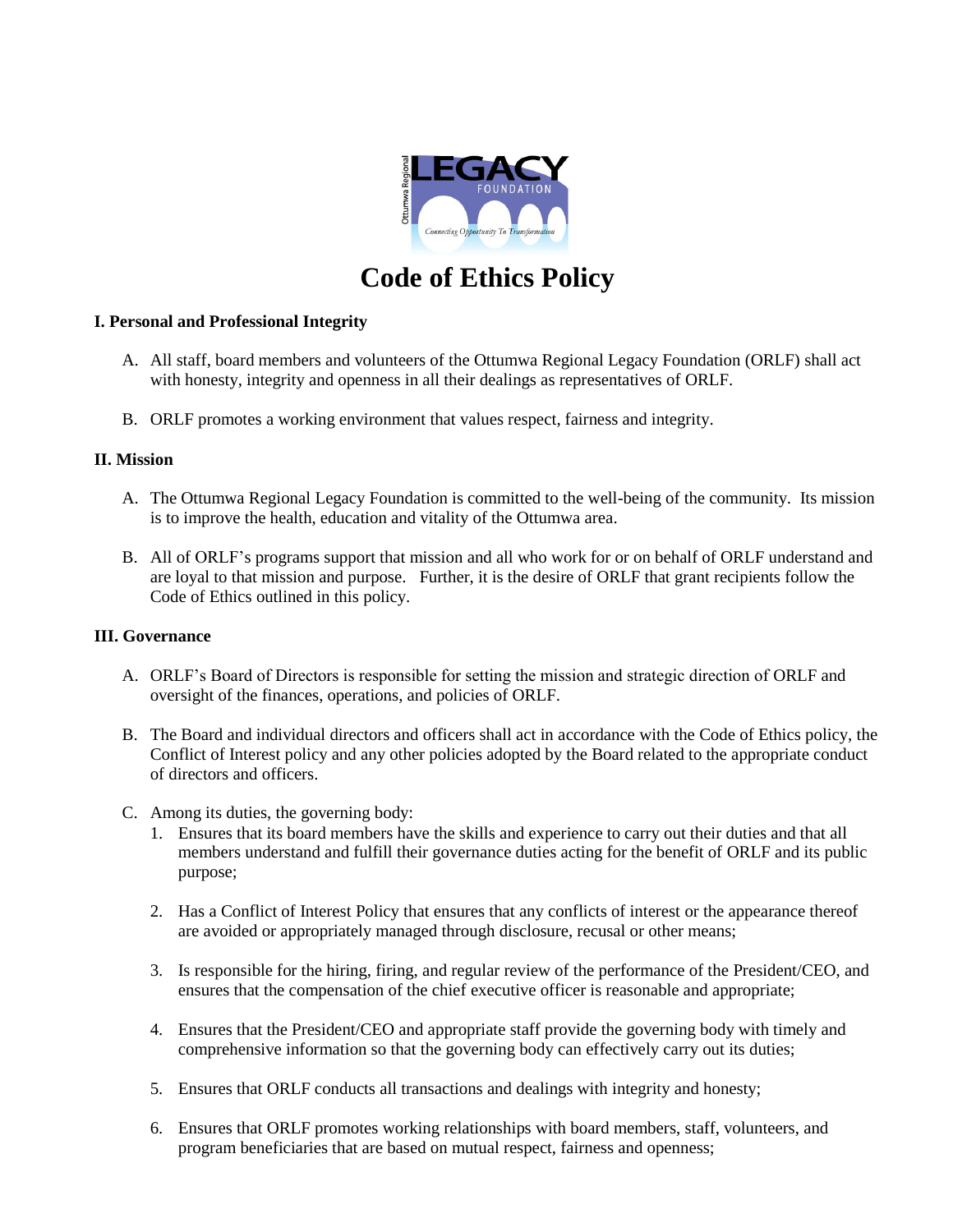- 7. Ensures that ORLF is fair and inclusive in its hiring and promotion policies and practices for all board, staff and volunteer positions;
- 8. Ensures that board policies of ORLF are in writing, clearly articulated and officially adopted;
- 9. Ensures that the resources of ORLF are responsibly and prudently managed; and,
- 10. Ensures that ORLF has the capacity to carry out its programs effectively.

## **IV. Legal Compliance**

A. ORLF is knowledgeable of and complies with all applicable laws, regulations and professional standards.

## **V. Responsible Stewardship**

- A. ORLF manages its funds responsibly and prudently. This includes the following considerations:
	- 1. It spends a reasonable portion of its annual budget on programs in pursuance of its mission;
	- 2. It spends an adequate amount on administrative expenses to ensure effective accounting systems, internal controls, competent staff, and other expenditures critical to professional management;
	- 3. ORLF compensates staff, and any others who may receive compensation reasonably and in accordance with approved Compensation Policy;
	- 4. To the extent ORLF has endowments or grants, it prudently draws from endowment or grant funds consistent with donor/grantor intent, legal guidelines and to support the public purpose of ORLF;
	- 5. Its Investment Policy is followed, modified and executed appropriately so that the long-term grantmaking and programmatic goals of the Foundation are supported;
	- 6. ORLF ensures that all spending practices and policies are fair, reasonable and appropriate to fulfill the mission of ORLF; and,
	- 7. All financial reports are factually accurate and complete in all material respects.

# **VI. Transparency and Disclosure**

- A. ORLF provides appropriate and timely information to the public, its members, and all stakeholders and is responsive to reasonable requests for information.
- B. All information about ORLF will fully and honestly reflect the policies and practices of ORLF.
- C. Basic information and data about ORLF, such as the annual Form 990 and any audited financial statements, will be posted on ORLF's website or will be made otherwise available to the public in accordance with the law and board policy on transparency and public reporting.
- D. All solicitation materials accurately represent ORLF's policies and practices and will reflect the dignity of program beneficiaries.
- E. All financial, organizational, and program reports will be complete and accurate in all material respects.

# **VII. Program and Grant Recipient Evaluation**